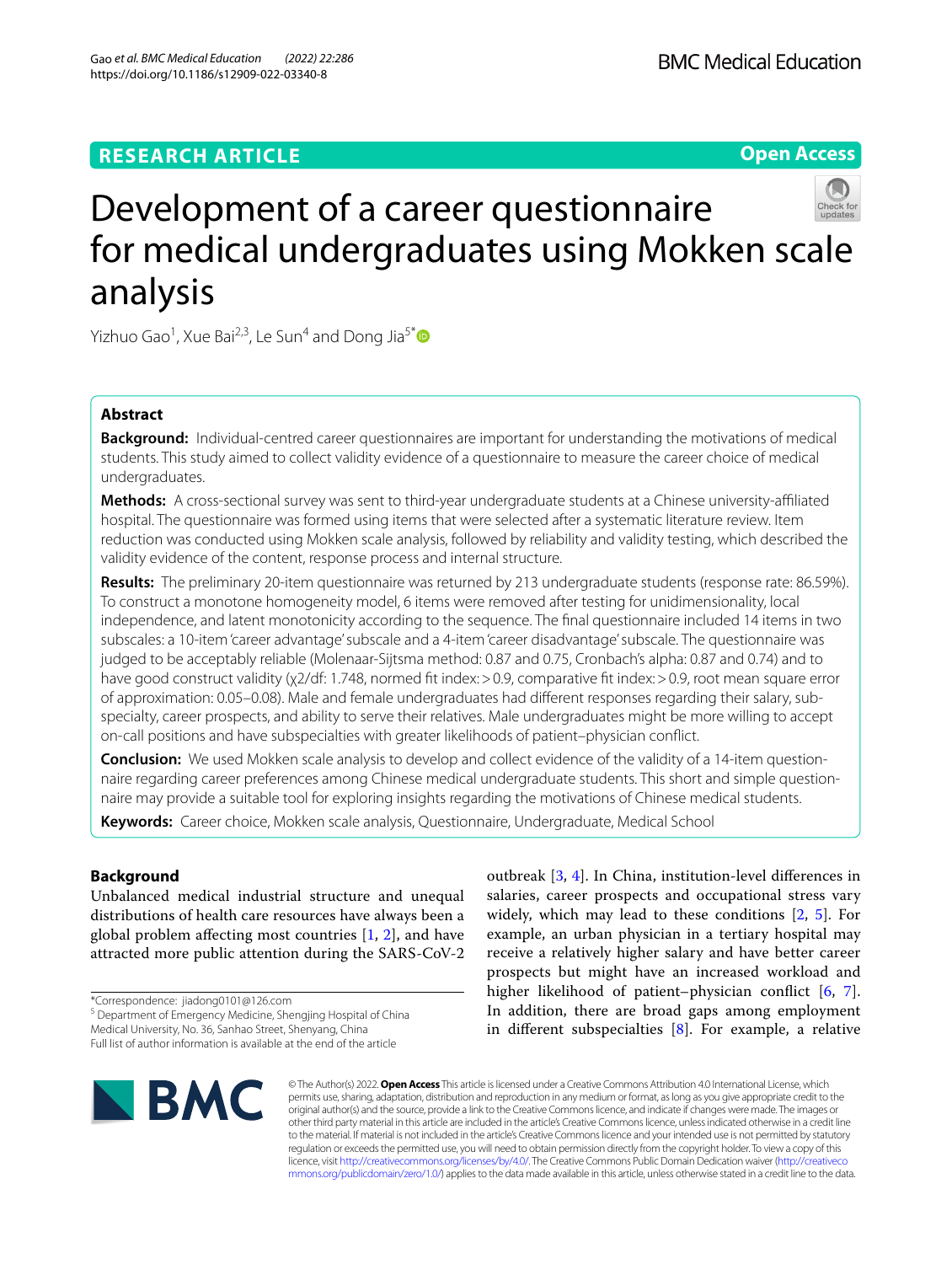shortage of paediatricians was serious at each hospital level [\[9](#page-6-8), [10\]](#page-6-9). Despite the active implementation of hierarchical care, partnership assistance and specialist training, better results have still not been achieved [\[11](#page-6-10)]. A more efective medical reform strategy should be based on not only the status quo of medical work but also undergraduates' actual demands. The Chinese Medical Doctor Association devotes much effort conducting surveys on the practice of physicians. In 2009, 2011, 2014 and 2017, four surveys on the practice of physicians were conducted. In 2018, the Chinese Medical Doctor Association announced a survey of over 140 thousand doctors in approximately 44,600 hospitals across the country, showing the current status of Chinese doctors' practice in detail [\[11](#page-6-10)]. Despite being an important implementer of medical work, reports on the status quo of talent are rare [[5\]](#page-6-4).

Some previous studies have assessed the motivations of Chinese medical university students from diferent perspectives; however, these studies revealed quite unilateral or inconsistent fndings [[12](#page-6-11), [13](#page-6-12)]. One possible reason for these diferent conclusions may be the absence of a reliable, standardized, and uniform questionnaire for evaluating the motivations of Chinese medical undergraduates. Furthermore, previous questionnaires have generally been based on expert opinions or the existing literature, and their utility has not been systematically described or evaluated, which afects the clear comparisons of the findings. Therefore, the present study aimed to develop and collect validity evidence of a questionnaire to measure the career choices of Chinese medical undergraduate students. This questionnaire may provide a more objective basis for evaluating medical students' employment status during the economic changes from the SARS-CoV-2 pandemic.

#### **Methods**

## **Item selection and revision**

This survey was performed as part of a career choice research program for undergraduate medical students at China Medical University. All students received a QR code link to the survey as part of their course work, although participation was voluntary and anonymous. All participants received verbal and online explanations of the questionnaire and were informed that informed consent would be assumed if they completed and submitted the questionnaire. The questionnaire was administered, and data were collected using a free online tool (<https://www.wjx.cn>).

Four educational and clinical experts (YZG, XB, LS, and DJ) guided and supervised the item selection process. The MEDLINE (PubMed) and EMBASE databases were searched using 'career choice medical undergraduates

[text word]' and 'career choice medical survey [text word]' to identify potentially relevant reports that were published between 1 January 1990 and 30 August 2019. Two investigators (YZG and DJ) independently screened the results using the titles, abstracts, and full texts (where appropriate), and reports were included if the two investigators reached consensus regarding their relevance.

The questionnaire items included demographic items (age and sex) and career choice items. The career choice items were extracted from the relevant reports, categorized, and combined when diferent items had similar meanings. The items were then sorted in descending order according to their frequency of use and discussed by the group of experts.

A questionnaire was created after the items that were judged to be meaningful and suitable for Chinese medical students were selected and translated into Chinese for ease of use. Nineteen students completed a pilot survey between 20 August 2020 and 28 August 2020 for the evaluation of the preliminary questionnaire. All items were evaluated using a 7-point Likert scale, with responses scored from 1 (strongly disagree) to 7 (strongly agree) [\[14](#page-6-13)].

## **Item analysis and reduction**

A cross-sectional survey was performed between 01 September 2020 and 30 November 2020, with data extraction performed on 11 December 2020. Participants from eight third-year student classes who were studying clinical medicine at Shengjing Hospital were enrolled.

Mokken scale analysis is a type of non-parametric item response theory analysis that can reduce the number of questionnaire items based on assumptions of unidimensionality, local independence, and latent monotonicity [[15,](#page-6-14) [16\]](#page-6-15). Mokken scale analysis was performed to form unidimensional scales of polytomous items and to explore the factor structure of each scale. First, an automated item selection procedure was performed via Mokken scale analysis to identify the unidimensional scales (item sets) from the item pool. The item structure was evaluated based on each item's pattern and scalability (*Hi*) [\[17](#page-6-16)], and individual items that had *Hi* values of  $> 0.3$ and paired items with scalability (*Hij*) of>0 were selected [ $18$ ]. Second, we tested each scale based on the assumption of local independence using two indices (W1 and W3) of conditional associations [[19\]](#page-6-18). Third, monotonicity was evaluated using an item response function graph and the related indices (e.g., vi, zsig, and crit statistics) [\[20](#page-6-19)]. Fourth, invariant item ordering was performed based on the assumption of non-intersecting item response functions [[21](#page-6-20)]. We also evaluated whether the monotone homogeneity model or the double monotonicity model fit the data better, with the results judged as insufficient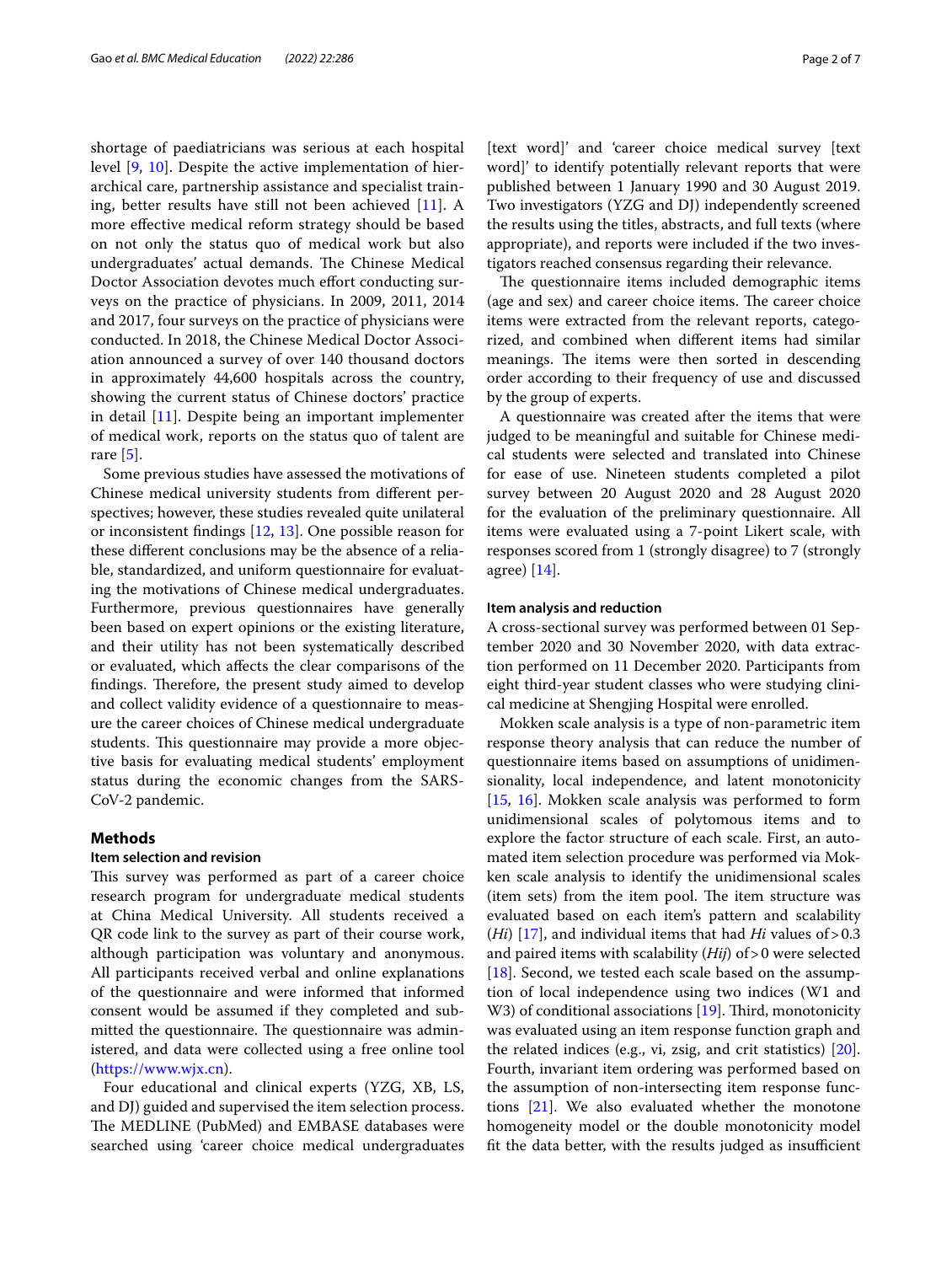$(H^T<0.3)$ , weak (0.3 ≤ *H*<sup>T</sup> < 0.4), moderate (0.4 ≤ *H*<sup>T</sup> < 0.5), or strong  $(H^T > 0.5)$  [[16](#page-6-15)]. The number of items in the questionnaire was then sequentially reduced based on the results from the analyses described above.

## **Reliability and factor structure**

Mokken's Rho was used to estimate the reliability of each subscale's internal consistency. Reliability was assessed using the Molenaar-Sijtsma method [[22\]](#page-6-21), Cronbach's alpha [[23\]](#page-6-22), Guttman's method (lambda-2) [\[24](#page-6-23)], and the latent class reliability coefficient  $[25]$  $[25]$ .

Factor structure validity was evaluated using confrmatory factor analysis to evaluate relationships between the questionnaire items and scales. The four indices were chi-squared/degrees of freedom ( $\chi^2$ /df), root mean square error of approximation (RMSEA), normed ft index (NFI), and comparative ft index (CFI) [[26\]](#page-6-25).

#### **Statistical analysis**

The statistical analysis was performed using R software (version 4.0.2) [[27\]](#page-6-26) with the 'mokken' package [\[15](#page-6-14)], 'lavaan' package [[28](#page-6-27)], and 'semPlot' package [\[29](#page-6-28)]. Continuous variables are expressed as the mean $\pm$ standard deviation.

#### **Results**

#### **Item selection and revision**

A flow chart summarizing the entire collection process for evidence of validity is shown in Fig. [1.](#page-3-0) The literature search process is shown in Fig. [2.](#page-4-0) After removing duplicate results, the titles and abstracts of 4,419 potentially relevant articles were screened, and 24 articles were ultimately included for item extraction. The extracted items were listed based on their frequency of use, and similar items were combined by the group of experts. This process identifed 20 items for the questionnaire, and a pilot survey with 19 students (9 males and 10 females) was conducted. All 19 students returned the questionnaire feedback form, and more than 90% (18/19) of the students agreed that all the items should be kept and revised some expression phrases to diferent degrees. Based on this feedback, no item was deleted, and the language was modified in some instances for greater clarity. The English version questionnaire was shown in Supplementary Table [1.](#page-5-0) Table [1](#page-4-1) shows the preliminary questionnaire items consisting of two aspects about hospitals (Items 1–7) and subspecialties  $[8-20]$  $[8-20]$ . The included items covered fve constructs: overall status (Items 1, 2, and 8), subspeciality recognition (Items 4, 9, 11, 13, and 20), individual interests and lifestyle (Items 6, 7, 12, 14, 15, 16, and 17), career prospects (Items 5 and,10), and expectations of society, relatives and friends (Items 3, 18, and 19).

#### **Participants and responses**

A total of 246 undergraduate students were invited to participate, and 213 students (104 male students and 109 female students) completed all items in the questionnaire (response rate: 86.59%). The participants' demographic characteristics (sex and age) and item scores are summarized in Table [1,](#page-4-1) Supplementary Table [2,](#page-5-1) and Supple-mentary Fig. [1.](#page-5-2) The scores for all 20 items ranged from  $2.46 \pm 1.06$  to 6.19 $\pm$ 0.84, with a score of 4 indicating a neutral response. Thus, generally negative responses were observed for Item 3 (I prefer to meet the needs of society [i.e., community or private hospitals]), Item 18 (I am willing to choose a subspecialty that is recommended by my family or friends), and Item 20 (I am willing to choose a subspecialty with a greater likelihood of patient–physician confict). Generally, neutral and positive responses were observed for the other items.

#### **Item analysis and reduction**

The 20 items were subjected to an automated item selection procedure using Mokken scale analysis, which identifed two unidimensional scales. Scale 1 was defned as the 'career advantage' subscale and included 10 items: Items 1, 6, 8, 9, 10, 12–15, and 19. Scale 2 was defned as the 'career disadvantage' subscale and included 4 items: Items 7, 11, 17, and 20. Items 2–5, 16, and 18 were fltered out because the *Hi* values were below the accepted cut-off of 0.3 (Table [1](#page-4-1)). A local independence evaluation did not exclude any of the items within each subscale, and no locally dependent item pairs were identifed based on the W1 and W3 values. The monotonicity plot showed no signifcant monotonicity for any of the items within the subscales (values of zero for vi, zsig, and crit) (Supplementary Fig. [2\)](#page-5-3). Invariant item ordering revealed limited accuracy of the item ordering on the 'career advantage' subscale  $(H<sup>T</sup>=0.107)$  but accurate ordering on the 'career disadvantage' subscale  $(H<sup>T</sup>=0.828)$ . Thus, the questionnaire consisted of two subscales that fulflled the monotone homogeneity model but did not fulfl the double monotonicity model.

#### **Reliability**

Table [2](#page-5-4) shows the reliability results based on the Molenaar-Sijtsma method, Cronbach's alpha, Guttman's method (lambda-2), and the latent class reliability coefficient. The questionnaire was considered acceptably reliable because all the estimates provided values>0.7.

## **Factor structure**

Confrmatory factor analysis was conducted, and the model was adjusted using the modifcation index (Table [3](#page-5-5) and Supplementary Fig. [3\)](#page-5-6). The modified model reflected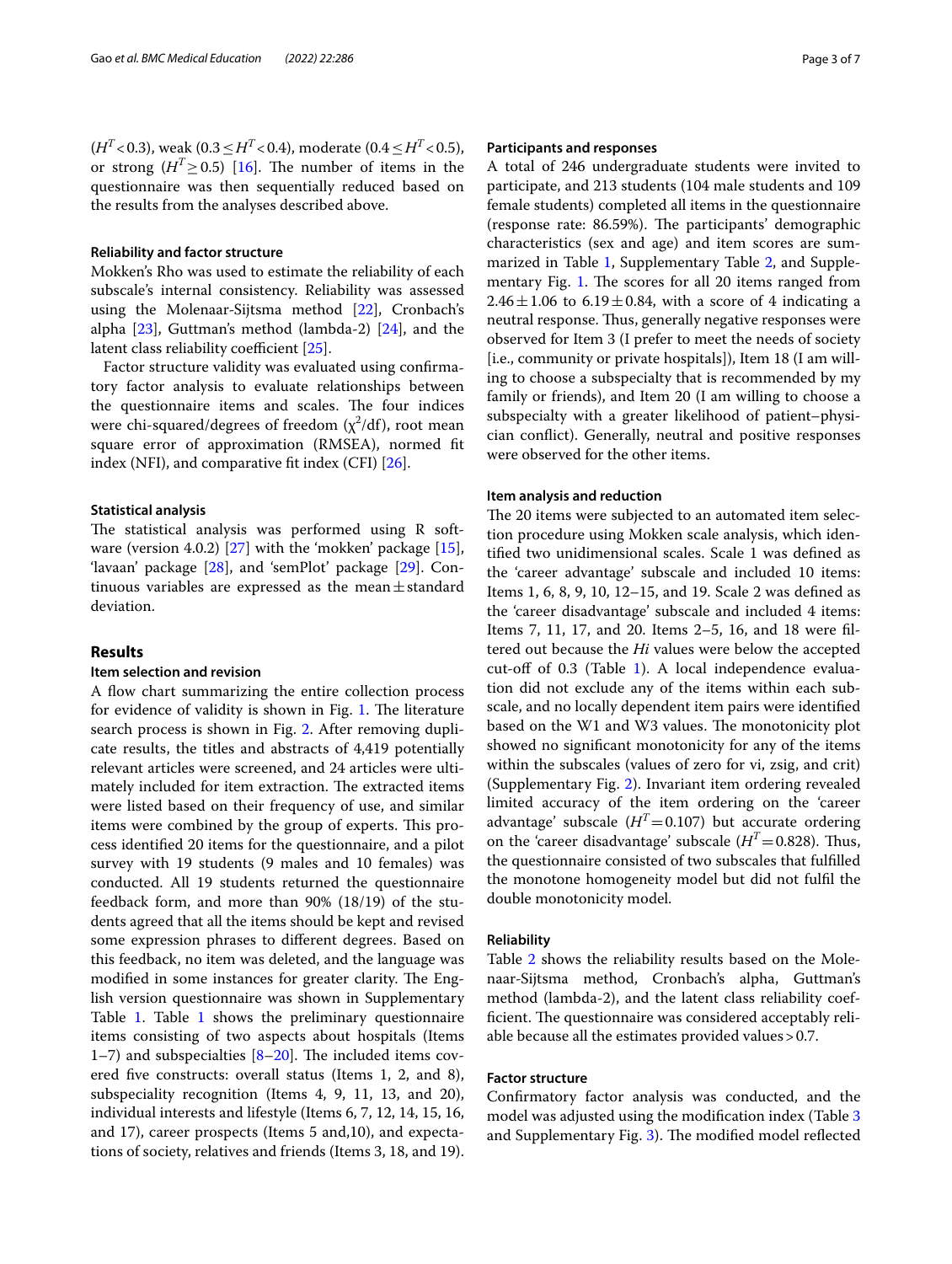

<span id="page-3-0"></span>an acceptable fit of the data, based on a  $\chi^2$ /df value of < 3, an NFI of>0.9, a CIF of>0.9, and an RMSEA value of 0.05–0.08.

## **Discussion**

The present study used non-parametric Mokken scale analysis to collect evidence of the validity of a simple career questionnaire for Chinese undergraduate medical students. The questionnaire items were initially selected

from previously published articles and then organized and combined to create a 20-item preliminary questionnaire. We then used Mokken scale analysis to create two subscales that ft the monotone homogeneity model, which included a 10-item 'career advantage' subscale and a 4-item 'career disadvantage' subscale. The final questionnaire exhibited acceptable reliability and construct validity. The questionnaire was developed for this study and has not previously been published elsewhere.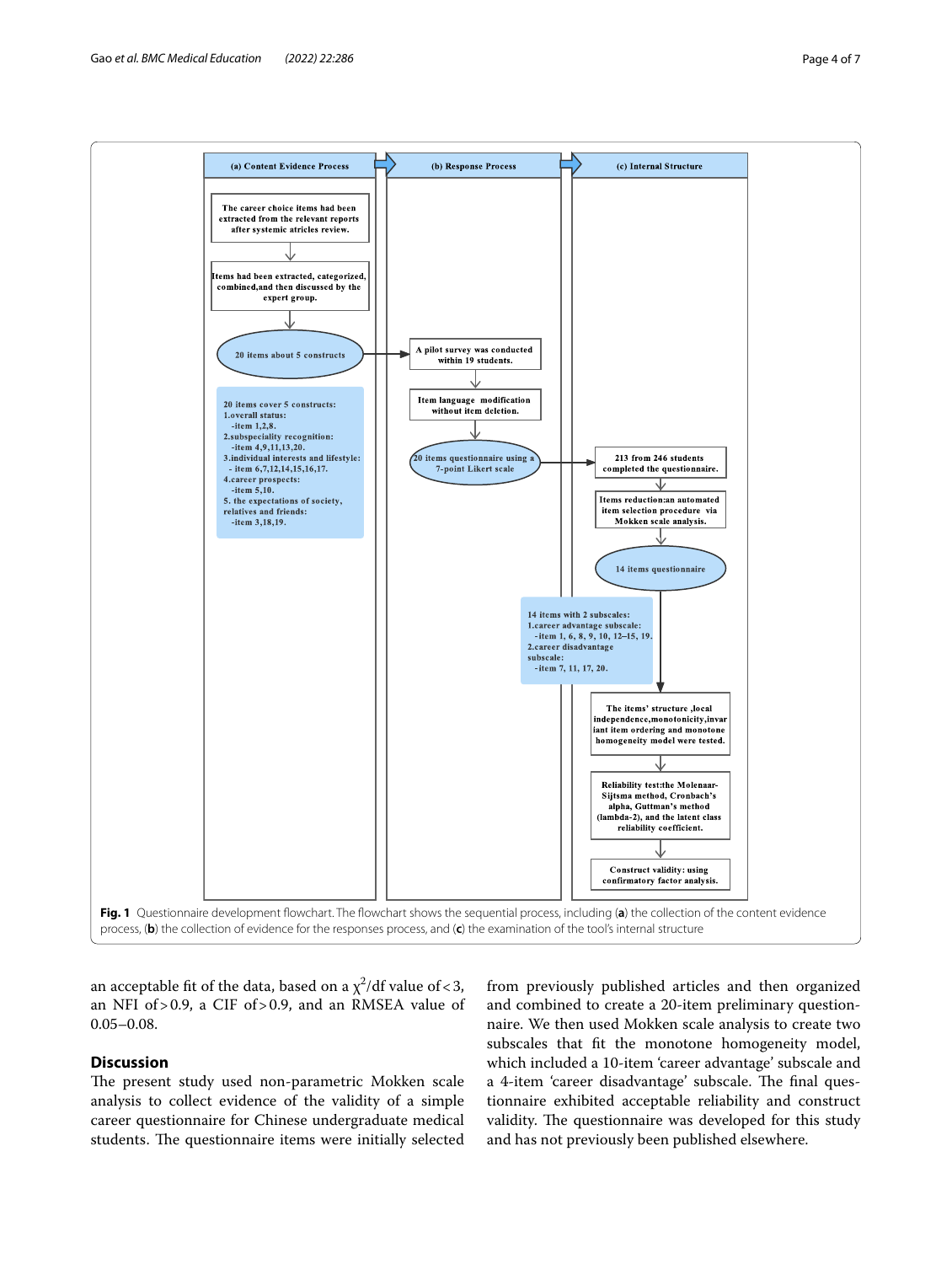

## <span id="page-4-1"></span><span id="page-4-0"></span>**Table 1** Preliminary questionnaire items

| Item                                                                                              | <b>Scores</b>   | Hi    | <b>SE</b> | <b>Scale</b> |
|---------------------------------------------------------------------------------------------------|-----------------|-------|-----------|--------------|
| Sex (male)                                                                                        | 213 (104)       |       |           | a            |
| Age (years)                                                                                       | $21.2 \pm 0.77$ |       |           | a            |
| 1. I prefer to choose general and famous hospital (i.e. tertiary hospitals)                       | $6.04 \pm 0.91$ | 0.371 | 0.05      |              |
| 2. I prefer to choose medium degree hospital(i.e. secondary hospitals)                            | $4.39 \pm 1.30$ |       |           | a            |
| 3. I prefer to meet the needs of society (i.e., community or private hospitals)                   | $3.65 \pm 1.38$ |       |           | a            |
| 4. I prefer to work at a specialized hospital with a good reputation                              | $5.33 \pm 1.27$ |       |           | a            |
| 5. I prefer to work at a hospital with room for promotion                                         | $4.97 \pm 1.28$ |       |           | a            |
| 6. I prefer to work at a hospital near my hometown                                                | $5.89 \pm 0.99$ | 0.506 | 0.037     |              |
| 7. I am willing to work at a hospital with greater occupational stress                            | $4.71 \pm 1.27$ | 0.481 | 0.056     | 2            |
| 8. I prefer a subspecialty that will provide a high salary                                        | $6.00 \pm 0.83$ | 0.357 | 0.054     |              |
| 9. I prefer a subspecialty with prestigious experts                                               | $5.84 \pm 0.97$ | 0.533 | 0.037     |              |
| 10. I prefer a subspecialty with good career prospects                                            | $6.11 \pm 0.92$ | 0.496 | 0.04      |              |
| 11. I prefer a more competitive subspecialty                                                      | $4.34 \pm 1.32$ | 0.386 | 0.06      | 2            |
| 12. I prefer an interesting subspecialty                                                          | $6.19 \pm 0.84$ | 0.535 | 0.041     |              |
| 13. I prefer a subspecialty with greater job satisfaction                                         | $6.08 \pm 0.90$ | 0.496 | 0.045     |              |
| 14. I prefer a subspecialty that fits my character and work style                                 | $6.13 \pm 0.86$ | 0.516 | 0.039     |              |
| 15. I prefer a subspecialty that will have a limited effect on my leisure time                    | $5.64 \pm 1.16$ | 0.357 | 0.046     |              |
| 16. I prefer a subspecialty with few night or overtime shifts                                     | $5.23 \pm 1.30$ |       |           | a            |
| 17. I am willing to choose a subspecialty where I will always be on-call                          | $4.25 \pm 1.62$ | 0.529 | 0.044     | 2            |
| 18. I am willing to choose a subspecialty that is recommended by family or friends                | $3.89 \pm 1.80$ |       |           | a            |
| 19. I am willing to choose a subspecialty where I can serve my relatives                          | $5.79 \pm 1.08$ | 0.345 | 0.055     |              |
| 20. I am willing to choose a subspecialty with a greater likelihood of patient-physician conflict | $2.46 \pm 1.06$ | 0.422 | 0.049     | 2            |

<sup>a</sup> indicates items that were filtered out during the automated item selection procedure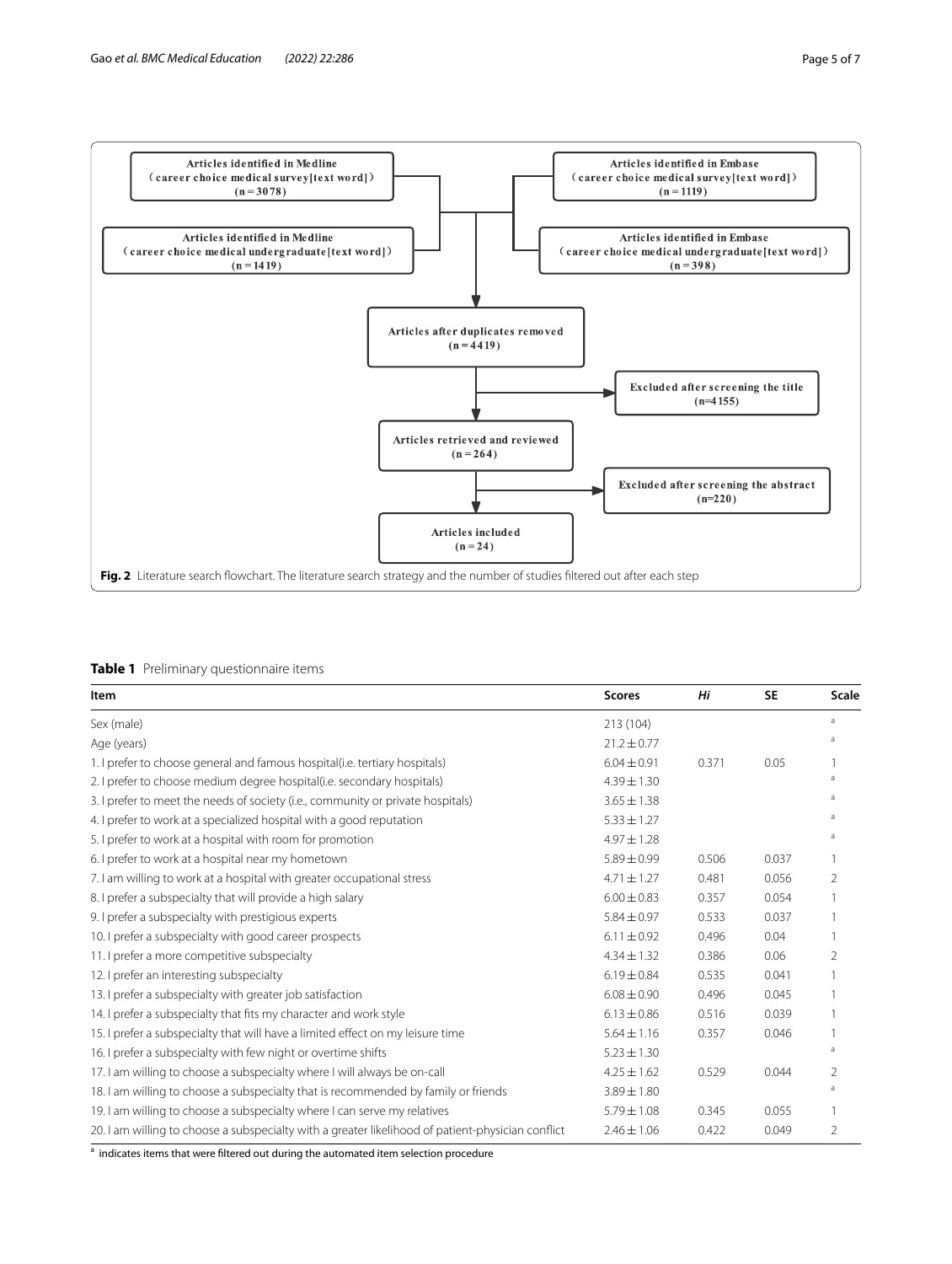#### <span id="page-5-4"></span>**Table 2** Reliability estimates

|                     | МS   | Cronbach's<br>alpha | Lambda-2 | <b>LCRC</b> |
|---------------------|------|---------------------|----------|-------------|
| Career advantage    | 0.87 | 0.87                | 0.88     | 0.88        |
| Career disadvantage | 0.75 | 0.74                | 0.75     | n 77        |

*MS* Molenaar-Sijtsma method, *LCRC* latent class reliability coefficient

<span id="page-5-5"></span>**Table 3** Confrmatory factor analysis indices before and after modifcation

|                              | ${\bf v}^2$ | df |             | x <sup>2</sup> /df RMSEA NFI |       | - CFI |
|------------------------------|-------------|----|-------------|------------------------------|-------|-------|
| Model before<br>modification | 341.65 76   |    | 4.495 0.128 |                              | 0.748 | 0.79  |
| Model after<br>modification  | 120.63      | 69 | 1.748       | 0.059                        | 0.911 | 0.959 |

*RMSEA* root mean square error of approximation, *NFI* normed ft index, *CFI* comparative ft index

Relative to parametric item response theory models, non-parametric models have fewer data constraints. In the present study, Mokken scale analysis was used because it is fexible and relies less on item score distributions and sample sizes, which were important characteristics for the present study's generally skewed item scores and limited sample size [\[30](#page-6-29)].

The final questionnaire consisted of two subscales regarding career choice advantages and disadvantages, which ft the sample data relatively well, as tested by confrmatory factor analysis. The mokken analysis of questionnaire reveals two subscales as same as the confrmatory factor analysis two-factor structure, including consistent items composition. This means that the questionnaires of medical students' career choice are stable because classical test theory and item response theory show the same solution.

Many of the items were similar to items that have been used for previous surveys in China and other countries [[13,](#page-6-12) [31](#page-6-30)]. Thus, the final 14-item questionnaire appears to be more concise, reliable, and valid. When using our questionnaire, the researcher may refer invariant item ordering to reorder items according to their facility. The item ordering on the 'career advantage' subscale is 0.107, which means that the questions are ordered so we can formulate the questionnaire in a certain order (e.g., score order) for students to answer. However accurate ordering on the 'career disadvantage' subscale is 0.828 so their order seems to have little efect on the results, and there is no need to specifcally consider the order of the 4 disadvantage items.

The validity evidence collection of this questionnaire was based on the data of one single centre in China. Compared with foreign questionnaires, it may be more representative of the actual local situation. If this questionnaire can be further promoted in the future, it might refect information from other parts of China. This questionnaire might represent the career choices of local medical students, and the results might provide more information for employment education as well as efective data for curriculum development in our centre or wider areas.

#### **Limitations**

The present study has several limitations. First, we only considered undergraduate students at a single Chinese centre, and more comprehensive results would be provided by surveying other regions or conducting a nationwide survey to validate and modify this questionnaire. Second, we only considered undergraduate students who had not started their clerkship, although some studies have indicated that clinical clerkships might affect students' subspecialty choices. Therefore, we hope to prospectively evaluate how the survey responses change before and after the students have completed their clerkships. It may also be prudent to perform a large multicentre study to determine whether the questionnaire can be improved.

## **Conclusion**

We used Mokken scale analysis to collect validity evidence of a simple career questionnaire for Chinese medical undergraduate students. The questionnaire includes a 10-item 'career advantages' subscale and a 4-item 'career disadvantages' subscale. The development of this questionnaire might provide an efective tool for career intention surveys and curriculum development.

#### **Abbreviations**

χ2/df: Chi-squared divided by degrees of freedom; RMSEA: Root mean square error of approximation; NFI: Normed ft index; CFI: Comparative ft index; No.: Number.

## **Supplementary Information**

The online version contains supplementary material available at [https://doi.](https://doi.org/10.1186/s12909-022-03340-8) [org/10.1186/s12909-022-03340-8](https://doi.org/10.1186/s12909-022-03340-8).

<span id="page-5-0"></span>**Additional fle 1: Supplementary Table 1.** Preliminary questionnaire (English language version). This is the questionnaire sent to 246 students after the pilot survey, including an explanation section and items.

<span id="page-5-2"></span><span id="page-5-1"></span>**Additional fle 2: Supplementary Table 2.** Item score details. The table show the number of students per item corresponding to each score.

<span id="page-5-3"></span>**Additional fle 3: Supplementary Fig. 1.** Items score plot. Boxplots represent the fraction of diferent scores for each item.

<span id="page-5-6"></span>**Additional fle 4: Supplementary Fig. 2.** Graphic display of monotonicity. One graph for each item plots the estimated item response function.

**Additional fle 5: Supplementary Fig. 3.** Model of cconfrmatory factor analysis. The Figure shows the relationship within each item and between two subscales.